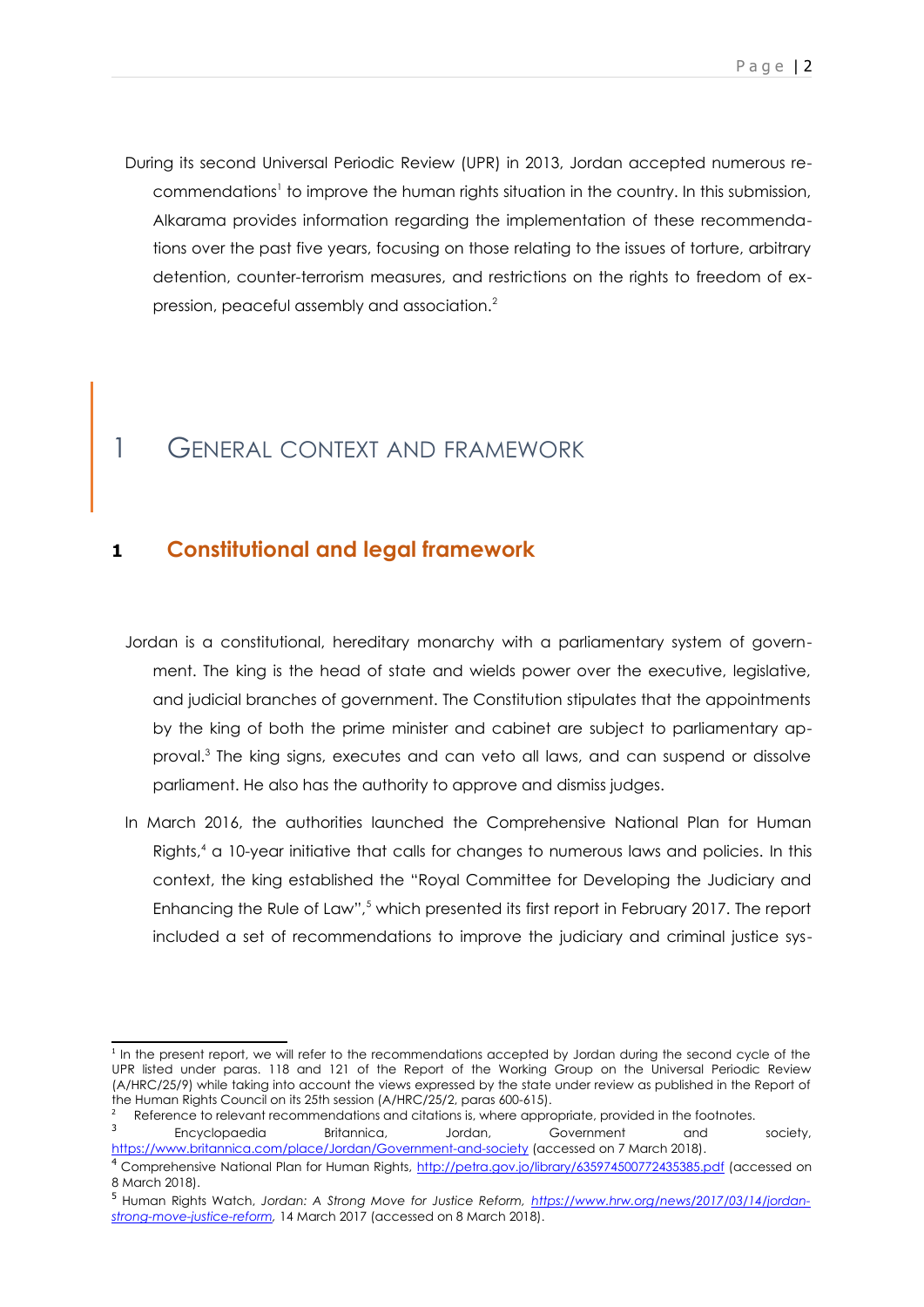tem. However, no recommendations were issued regarding the General Intelligence Directorate (GID), which is responsible for a wide range of human rights violations.

#### **2 Institutional and human rights infrastructure**

Created in 2002, the Jordan National Centre for Human Rights (NCHR) was re-accredited with the A status in November 2015 by the Sub-Committee on Accreditation of the Global Alliance of National Human Rights Institutions.<sup>[6](#page-1-0)</sup> Although the NCHR plays an active role in the country, it is still not provided with the adequate means to carry out its mandate.<sup>[7](#page-1-1)</sup> Key concerns include the lack of a clear, transparent and participatory selection and appointment process of its members as well as the high level of interference from the executive over the NCHR. Furthermore, the NCHR does not enjoy sufficient investigative powers, nor an effective complaint mechanism.

#### RECOMMENDATION

Ensure the NCHR's independence from the executive, and establish clear procedures to receive and investigate complaints of human rights violations.

<span id="page-1-0"></span><sup>6</sup> Global alliance of national institutions for the promotion and protection of human rights, *Report and Recommendations of the Session of the Sub-Committee on Accreditation (SCA)*, Geneva, 14-18 November 2016, pp. 29-31.

<span id="page-1-1"></span><sup>&</sup>lt;sup>7</sup> Recommendation 118.13 from Sierra Leone regarding the resources allocated to the Jordanian National Centre for Human Rights.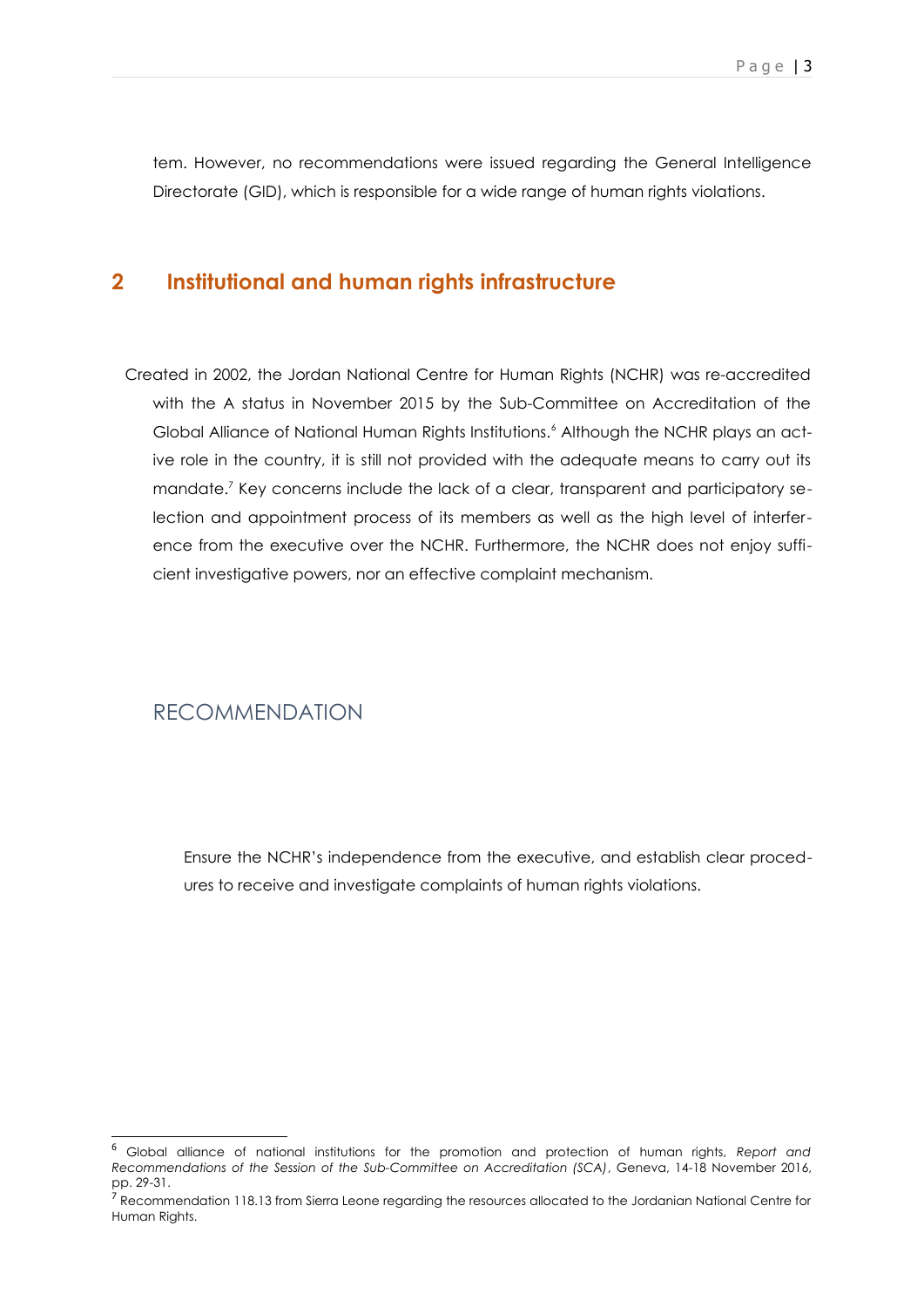## 2 COOPERATION WITH HUMAN RIGHTS MECHANISMS

#### **3 Treaty Bodies**

Jordan ratified the International Covenant on Civil and Political Rights (ICCPR) in 1975, but has not ratified its two Optional Protocols.

Jordan also ratified the Convention against Torture (UNCAT) in 1991, but has not made declarations under articles 21 and 22. It has not ratified the Optional Protocol to the UN-CAT (OPCAT), which allows for visits to places of detention.<sup>[8](#page-2-0)</sup> Jordan's third periodic report to the Committee against Torture (CAT) was examined in December 2015, but the State Party has failed to submit its follow-up report, which was due on 9 December 2016.[9](#page-2-1)

Jordan has not ratified the International Convention for the Protection of All Persons from Enforced Disappearance (ICPPED) despite pledging to do so during the last UPR.<sup>[10](#page-2-2)</sup>

#### RECOMMENDATIONS

Ratify the OPCAT, ICCPR-OP1, ICCPR-OP2, and ICPPED and make declarations under articles 21 and 22 UNCAT.

#### **4 Cooperation with Special Procedures**

<span id="page-2-0"></span> $^8$  Recommendation 120.13 from Costa Rica with regards to the ratification of the OPCAT was rejected.

<span id="page-2-1"></span><sup>&</sup>lt;sup>9</sup> Recommendation 118.29 from Bangladesh regarding cooperation with the Treaty Bodies.

<span id="page-2-2"></span><sup>10</sup> UN Human Rights Council, *Report of the Working Group on the Universal Periodic Review: Jordan*, 6 January 2014, A/HRC/25/9, para. 116.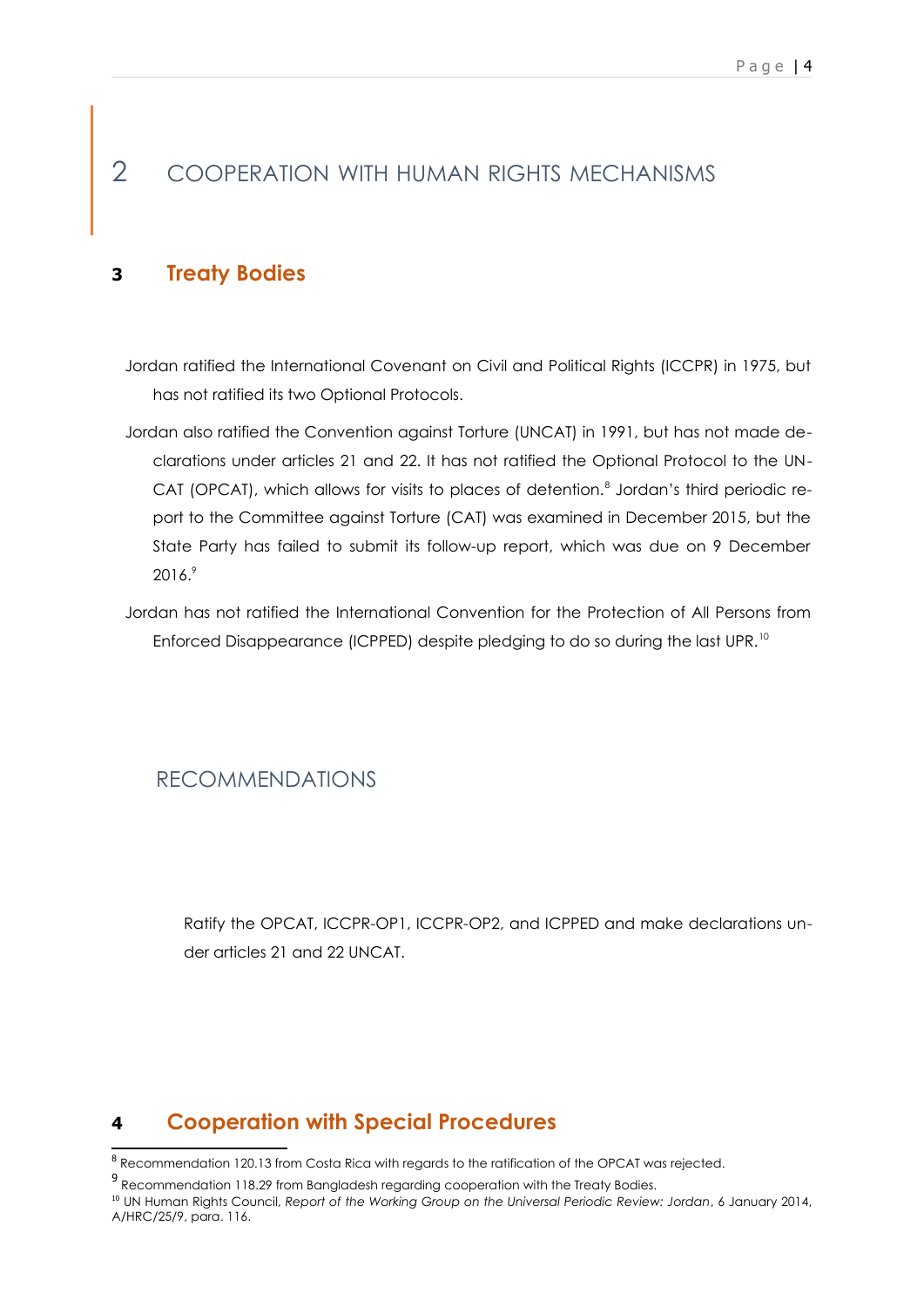- Although Jordan issued a standing invitation to all Special Procedures in 2006, its cooperation with the latter has remained limited since its last UPR. Jordan is yet to set a date for both the visit of the Special Rapporteur on the promotion and protection of human rights and fundamental freedoms while countering terrorism (SRCT) and of the Special Rapporteur on the right to freedom of opinion and expression (SRFRDX), the latter of which was initially scheduled for 2015, and has been delayed *sine die*. [11](#page-3-0) Furthermore, the requests of the Special Rapporteur on the rights to freedom of peaceful assembly and of association (SRFPAA) and of the Special Rapporteur on the independence of judges and lawyers (SRIJL) to carry out country visits both remain unanswered.
- Moreover, Alkarama regrets that the Opinions of the Working Group on Arbitrary Detention (WGAD) calling for the release of Messrs Adam Al Natour<sup>[12](#page-3-1)</sup> (Opinion No. 39/2016).<sup>[13](#page-3-2)</sup> Ghassan Mohammed Salim Duar<sup>[14](#page-3-3)</sup> (Opinion No. 17/2017)<sup>[15](#page-3-4)</sup> and Hatem Al Darawsheh<sup>[16](#page-3-5)</sup> (Opinion No. 46/2017) [17](#page-3-6) have not been implemented by the authorities.

#### RECOMMENDATIONS

Set without delay a date for the visit of the SRCT, SRFRDX, SRIJL and SRFPAA; Implement all WGAD opinions by releasing all those arbitrarily deprived of their liberty.

<span id="page-3-0"></span><sup>&</sup>lt;sup>11</sup> View Country visits of Special Procedures of the Human Rights Council since 1998, Jordan, [http://spinternet.ohchr.org/\\_Layouts/SpecialProceduresInternet/ViewCountryVisits.aspx?Lang=en&country=JOR](http://spinternet.ohchr.org/_Layouts/SpecialProceduresInternet/ViewCountryVisits.aspx?Lang=en&country=JOR) (accessed on 7 March 2018).

<span id="page-3-1"></span><sup>12</sup> Alkarama, *Jordan: Student Adam Al Natour Detained Arbitrarily According to United Nations Experts*, 3 November 2016, [https://www.alkarama.org/en/articles/jordan-student-adam-al-natour-detained-arbitrarily-according-united](https://www.alkarama.org/en/articles/jordan-student-adam-al-natour-detained-arbitrarily-according-united-nations-experts)[nations-experts](https://www.alkarama.org/en/articles/jordan-student-adam-al-natour-detained-arbitrarily-according-united-nations-experts) (accessed on 15 March 2018).

<span id="page-3-2"></span><sup>&</sup>lt;sup>13</sup> Working Group on Arbitrary Detention, Opinion No. 39/2016 (Jordan), adopted on 26 August 2016.

<span id="page-3-3"></span><sup>14</sup> Alkarama, *Jordan: Civil Engineer Ghassan Duar Detained Arbitrarily According to UN Experts,* 11 July 2017, <https://www.alkarama.org/en/articles/jordan-civil-engineer-ghassan-duar-detained-arbitrarily-according-un-experts> (accessed on 15 March 2018).

<span id="page-3-4"></span><sup>&</sup>lt;sup>15</sup> Working Group on Arbitrary Detention, Opinion No. 17/2017 (Jordan), adopted on 21 April 2017.

<span id="page-3-5"></span><sup>16</sup> Alkarama, *Jordan: UN calls for release of arbitrarily detained high school student while reiterating demand for abolition of State Security Court,* 4 October 2017, [https://www.alkarama.org/en/articles/jordan-un-calls-release](https://www.alkarama.org/en/articles/jordan-un-calls-release-arbitrarily-detained-high-school-student-while-reiterating-demand)[arbitrarily-detained-high-school-student-while-reiterating-demand](https://www.alkarama.org/en/articles/jordan-un-calls-release-arbitrarily-detained-high-school-student-while-reiterating-demand) (accessed on 15 March 2018).

<span id="page-3-6"></span><sup>&</sup>lt;sup>17</sup> Working Group on Arbitrary Detention, Opinion No. 46/2017 (Jordan), adopted on 22 August 2017.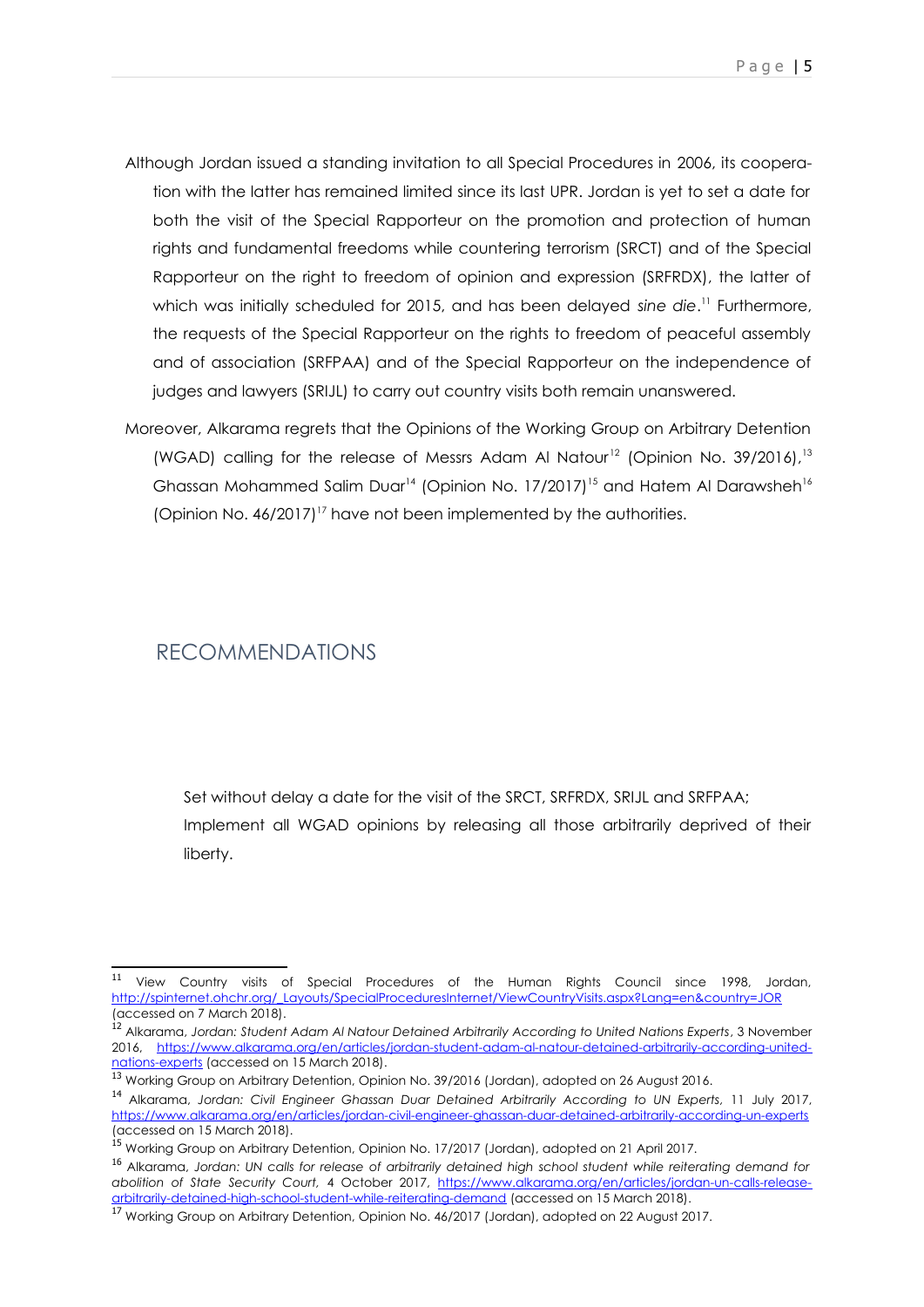### **<sup>3</sup>** RIGHT TO LIBERTY AND SECURITY OF PERSON

## **5 Fundamental legal safeguards related to the deprivation of liberty**

- Under Jordanian law, anyone who is arrested must be brought before a judicial authority within 24 hours.<sup>[18](#page-4-0)</sup> In practice, the time limit for detaining suspects before the involvement of the Public Prosecutor is frequently exceeded, in some cases by several months. There is no legal provision to protect the right to *habeas corpus*.
- The Code of Criminal Procedure (CCP) does not explicitly mention the right of arrestees to contact their family.<sup>[19](#page-4-1)</sup> Furthermore, the CCP does not guarantee the right of suspects to contact their lawyer from the moment of their arrest, but instead only once they are brought before the prosecutor. It also allows for prosecutors to interrogate detainees without the presence of a lawyer "in case of urgency".<sup>[20](#page-4-2)</sup> The prosecutor can order the duration of custody to be extended to 15 days, which can be renewed up to a period of six months for serious criminal offences.<sup>[21](#page-4-3)</sup>
- Furthermore, the Crime Prevention Law grants wide powers to local governors to "detain an individual without charge, and without being brought before a judicial authority for an indeterminate period if he or she is about to commit a crime or represents a threat to others".[22](#page-4-4) This provision effectively deprives detainees of procedural guarantees contained in the CCP. Although detainees can challenge their detention before the Administrative Court within 60 days, the procedure is costly and highly restricted.[23](#page-4-5) During

<span id="page-4-0"></span><sup>18</sup> Articles 100 and 112 of the Code of Criminal Procedure.

<span id="page-4-1"></span><sup>&</sup>lt;sup>19</sup> According to article 66 of the Code of Criminal Procedure, the prosecutor may decide to prohibit the suspect from "contacting others", apart from his lawyer, for a renewable period of ten days, i.e. indefinitely.

<span id="page-4-2"></span><sup>&</sup>lt;sup>20</sup> Article 64 of the Code of Criminal Procedure.

<span id="page-4-3"></span><sup>&</sup>lt;sup>21</sup> Article 114 of the Code of Criminal Procedure.

<span id="page-4-4"></span><sup>&</sup>lt;sup>22</sup> Article 3 of the Crime Prevention Law No. 7 of 1954.

<span id="page-4-5"></span><sup>&</sup>lt;sup>23</sup> Human Rights Watch, Guests of the Governor, Administrative Detention Undermines the Rule of Law in Jordan, 26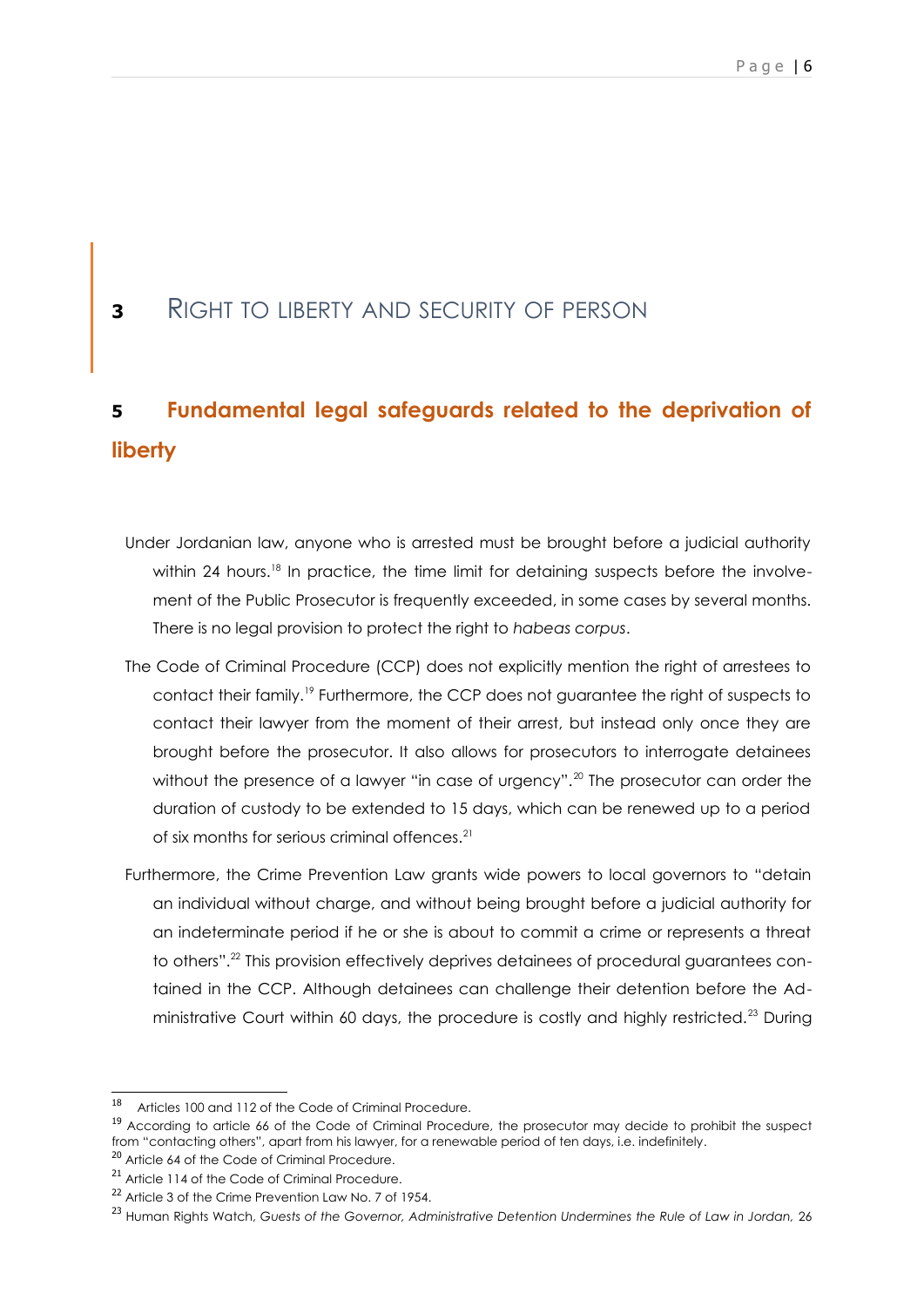its last UPR, Jordan accepted the recommendation to "limit the use and duration of administrative detention".[24](#page-5-0) However, the latest figures of the NCHR indicate that this practice has not diminished: in 2015, 19,860 individuals were administratively detained, some for longer than a year.<sup>[25](#page-5-1)</sup>

#### **6 The practice of torture and ill-treatment**

### *3.1.1 Legal framework*

- Torture is defined and criminalised under article 208 of the Penal Code (PC), which was amended in 2014 to remove the mention of "illegal torture". However, the penalties applicable range from six months to three years of imprisonment. These penalties – normally attached to misdemeanours – do not reflect the gravity of the crime.
- Acts of torture are subject to statutes of limitations, and the legislation fails to make clear that the offence cannot be subject to amnesty or pardon. In addition, Jordanian law does not explicitly mention that no exceptional circumstances of any kind – such as a state of war, the threat of war, or any other state of emergency – can be invoked to justify the use of torture.
- The CCP invalidates evidence or proof obtained by "means of physical or moral coercion" but does not refer to torture *per se*. [26](#page-5-2) Such discrepancies between the UNCAT and do-mestic legislation were highlighted by the CAT following Jordan's review in 2015.<sup>[27](#page-5-3)</sup>

May 2009, [https://www.hrw.org/report/2009/05/26/guests-governor/administrative-detention-undermines-rule-law](https://www.hrw.org/report/2009/05/26/guests-governor/administrative-detention-undermines-rule-law-jordan#_ftn103)[jordan#\\_ftn103](https://www.hrw.org/report/2009/05/26/guests-governor/administrative-detention-undermines-rule-law-jordan#_ftn103) (accessed 6 March 2018).

<span id="page-5-0"></span><sup>&</sup>lt;sup>24</sup> Recommendation 1178.60 from France was not implemented.

<span id="page-5-1"></span><sup>25</sup> Human Rights Watch, *Jordan: A Strong Move for Justice Reform,* 14 March 2017*, [https://www.hrw.org/news/2017/03/14/jordan-strong-move-justice-reform,](https://www.hrw.org/news/2017/03/14/jordan-strong-move-justice-reform)* (accessed on 23 February 2018). However, the 2016 annual report is not available on NCHR's website.

<span id="page-5-2"></span><sup>&</sup>lt;sup>26</sup> Article 159 of the Code of Criminal Procedure.

<span id="page-5-3"></span><sup>&</sup>lt;sup>27</sup> CAT, Concluding observations on the third periodic report of Jordan, 29 January 2016, CAT/C/JOR/CO/3, para 10.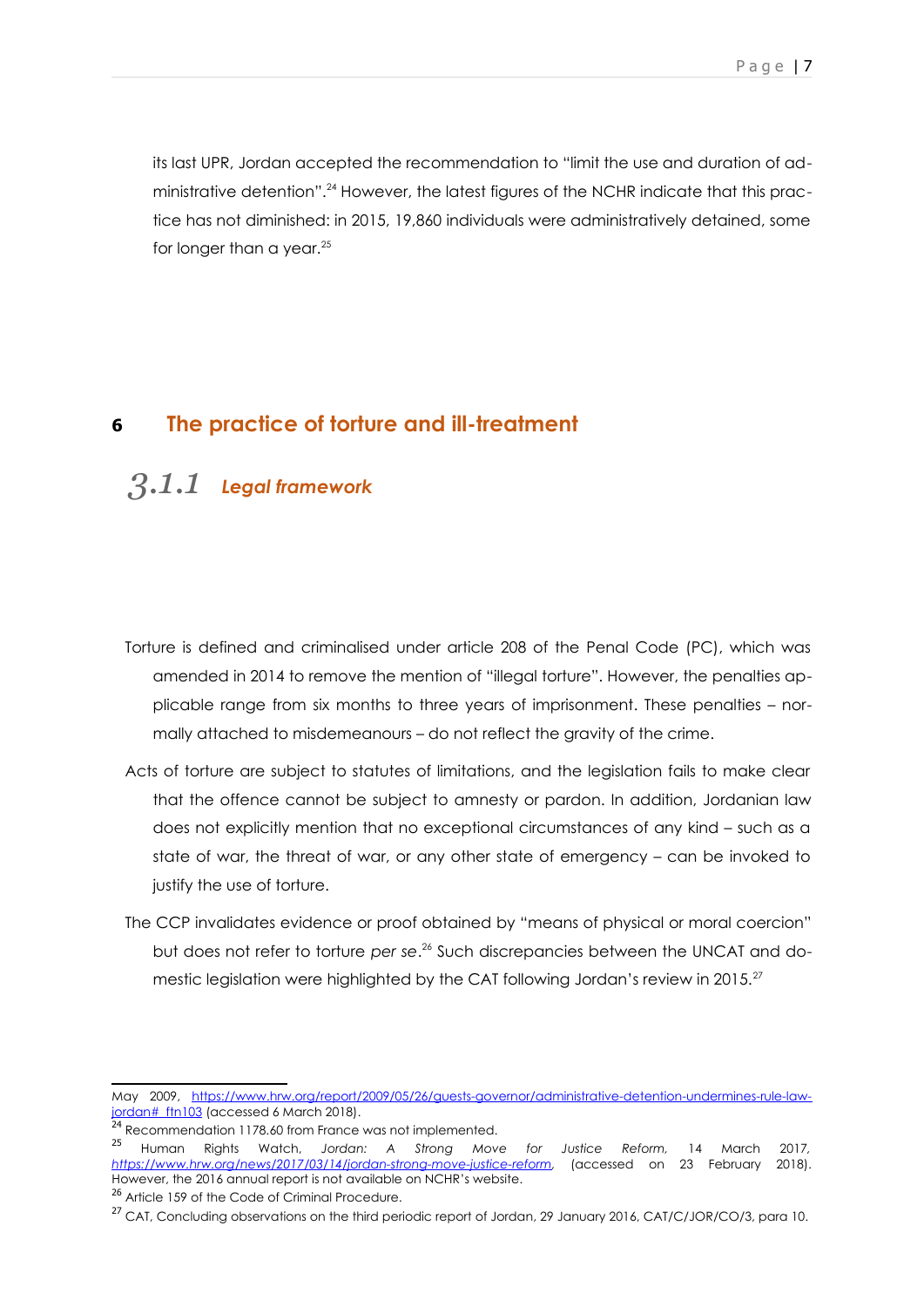## *3.1.2 Climate of impunity*

- The main perpetrators of acts of torture and ill-treatment are officials from the GID as well as members of the Public Security Directorate (PSD). Torture and mistreatment occur frequently in police stations and systematically in facilities run by the GID, especially against individuals suspected of crimes of terrorism.
- Acts of torture remain unpunished due to both a lack of efficient complaint mechanisms and the absence of prosecution of perpetrators. On rare occasions, cases of torture involving members of the PSD and the GID are brought before special courts, namely the Police Court and the GID military courts. These two bodies lack the necessary inde-pendence as they fall under the same authority as perpetrators of torture.<sup>[28](#page-6-0)</sup>

#### RECOMMENDATIONS

Ensure that the definition of torture is in full compliance with the UNCAT;

Establish an effective mechanism to investigate acts of torture and ensure perpetrators are duly tried before civil courts and punished in a manner commensurate with the gravity of the crime;

Abolish the practice of administrative detention by amending the Crimes Prevention Law and ensure that all detainees are afforded all fundamental safeguards from the moment of their arrest.

<span id="page-6-0"></span><sup>28</sup> *Ibid*., para. 33.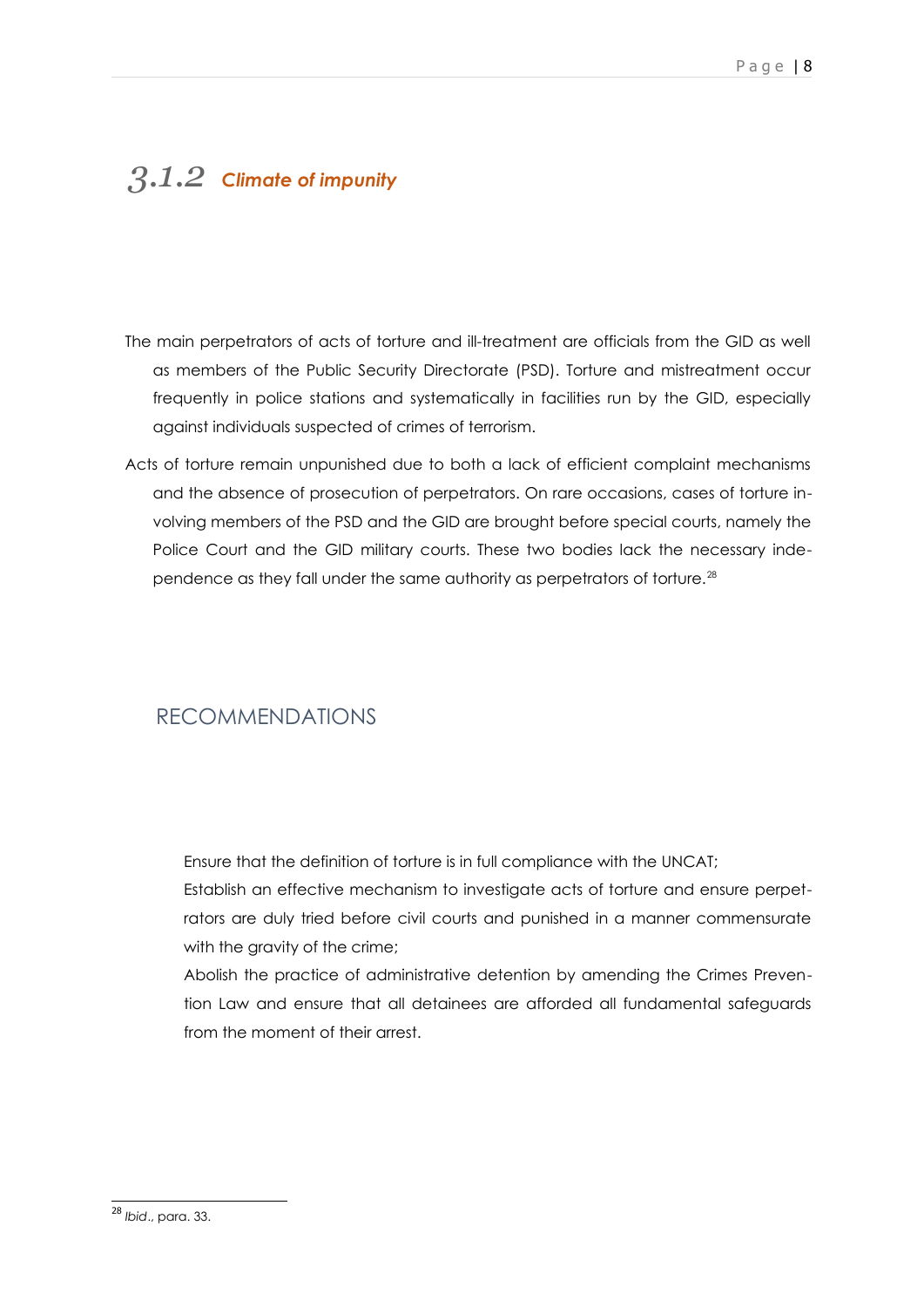### 4 HUMAN RIGHTS AND COUNTER-TERRORISM MEASURES

- Jordan's Anti-Terrorism Law No. 55 of 2006 contains a broad definition of terrorism that allows the authorities to prosecute before the State Security Court (SSC) anyone who exercises his/her fundamental rights to freedom of expression or peaceful assembly.
- In 2014, amendments were made to the law that further broadened its scope and criminalised nonviolent acts such as "disturbing the public order" or "posing an economic risk".<sup>[29](#page-7-0)</sup> The amendments add common crimes defined in the Penal Code under the definition of terrorism, such as "disturbing relations with a foreign country".<sup>[30](#page-7-1)</sup>
- Human rights violations committed under the pretext of counter-terrorism measures have been perpetrated primarily by the GID – whose director is appointed by the king and reports to the prime minister – and by the SSC.<sup>[31](#page-7-2)</sup>
- Although the GID is not a law enforcement agency, in practice it exercises powers of arrest and detains individuals at its headquarters. GID officers in civilian clothing usually carry out arrests without any warrant. Suspects are then taken to the GID headquarters where they are detained and denied the right to contact their family or lawyer.
- The GID can detain a suspect for seven days before his/her first presentation before the SSC's General Prosecutor<sup>[32](#page-7-3)</sup> – a military officer who sits at the GID headquarters, meaning that both the GID and the General Prosecutor fall under the same administrative authority. The prosecutor may then order a detention of 15 days, renewable for the "purpose of the investigation", which should not exceed two months.<sup>[33](#page-7-4)</sup> Although the power of investigation is normally vested with the prosecutor once charges are laid, the latter systematically delegates this responsibility to GID officers, who then continue to

<span id="page-7-0"></span><sup>&</sup>lt;sup>29</sup> Article 2 of the Anti-Terrorism Law No. 55 of 2006 as amended.

<span id="page-7-1"></span><sup>30</sup> Article 3(b) of the Anti-Terrorism Law No. 55 of 2006 as amended.

<span id="page-7-2"></span><sup>&</sup>lt;sup>31</sup> Alkarama has received numerous testimonies of victims that illustrate this dynamic between the GID and the State Security Court. See for example: Alkarama, *Jordan: Civil Engineer Ghassan Duar Detained Arbitrarily According to UN Experts*, 11 July 2017, [https://www.alkarama.org/en/articles/jordan-civil-engineer-ghassan-duar-detained](https://www.alkarama.org/en/articles/jordan-civil-engineer-ghassan-duar-detained-arbitrarily-according-un-experts)[arbitrarily-according-un-experts](https://www.alkarama.org/en/articles/jordan-civil-engineer-ghassan-duar-detained-arbitrarily-according-un-experts) (accessed on 20 March 2018); Alkarama, *Jordan: A 19-Year-Old Tortured to Confess his "Support to the Islamic State"*, 23 September 2016, [https://www.alkarama.org/en/articles/jordan-19-year-old](https://www.alkarama.org/en/articles/jordan-19-year-old-tortured-confess-his-support-islamic-state)[tortured-confess-his-support-islamic-state](https://www.alkarama.org/en/articles/jordan-19-year-old-tortured-confess-his-support-islamic-state) (accessed on 20 March 2018); Alkarama, *Jordan: Human Rights Activist Sentenced to 10 Years in Prison After Unfair Trial Before State Security Court*, 5 October 2015, [https://www.alkarama.org/en/articles/jordan-human-rights-activist-sentenced-10-years-prison-after-unfair-trial-state](https://www.alkarama.org/en/articles/jordan-human-rights-activist-sentenced-10-years-prison-after-unfair-trial-state-security)[security](https://www.alkarama.org/en/articles/jordan-human-rights-activist-sentenced-10-years-prison-after-unfair-trial-state-security) (accessed on 20 March 2018).

<span id="page-7-3"></span><sup>32</sup> Article 7(b)(1) of the State Security Court Law No. 17 of 1959.

<span id="page-7-4"></span><sup>33</sup> Article 7 of the State Security Court Law No. 17 of 1959.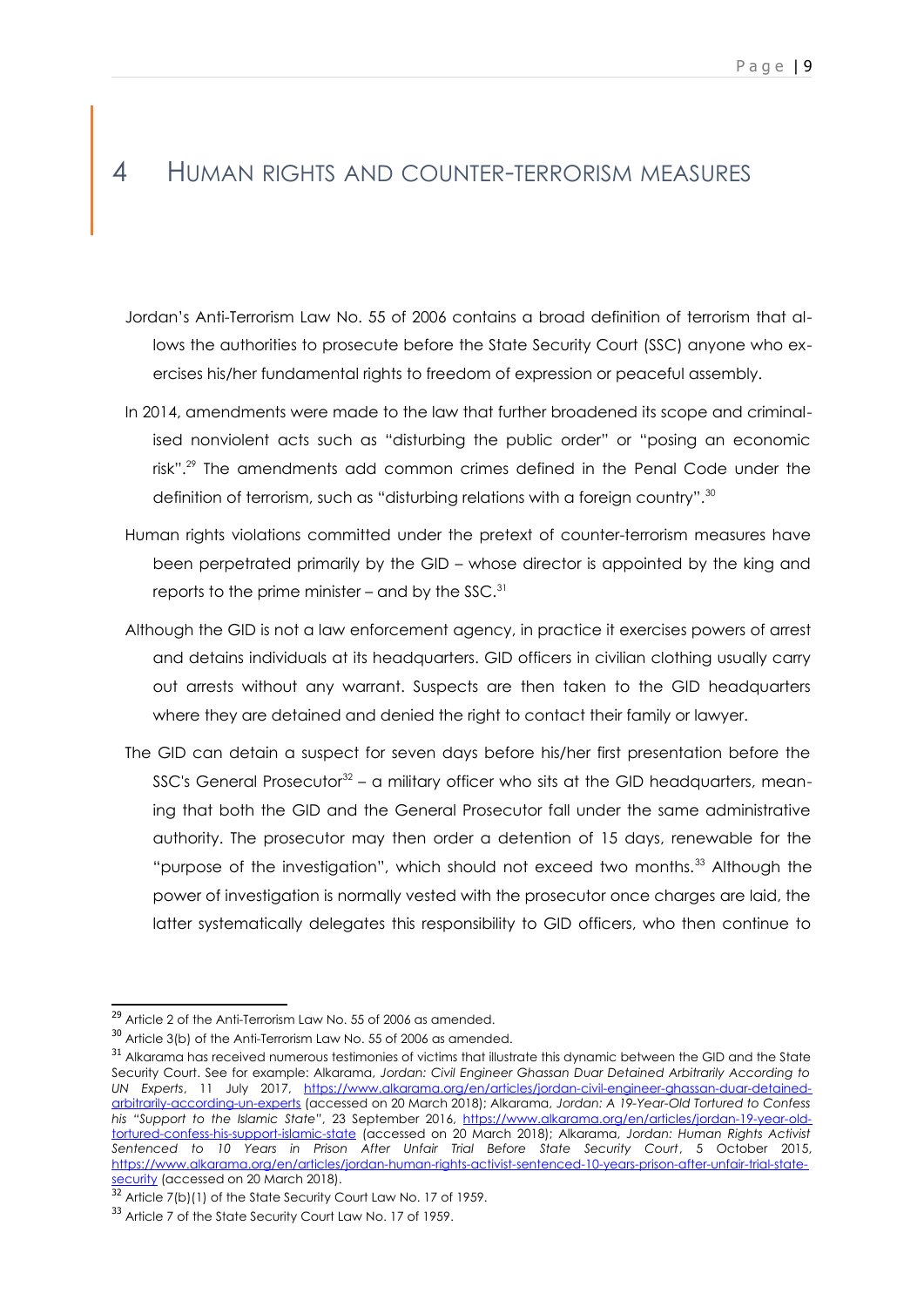detain suspects until they are either transferred to another prison or released. In practice, during this two-month period, individuals are detained *incommunicado* by the GID, $34$  and, in some cases, this period even lasts for up to four months.  $35$  During this time, torture is used systematically as a means to extract confessions, which are used by the SSC General Prosecutor both to charge the suspect and as incriminating evidence during trials before the SSC.

- Among the methods of torture employed by the GID are beatings on the body including the soles of the feet ("falaqa"), stress positions, sleep and food deprivation, injections that cause states of extreme anxiety, humiliation, threats of rape against the victim and family members, and electric shocks. The GID systematically places detainees in solitary confinement for prolonged periods of time.
- Cases of terrorism fall under the SSC's jurisdiction, which functions in close collaboration with the GID. The SSC cannot be considered as competent, independent and impartial since it is composed of two military judges and one civilian judge who are appointed by the prime minister and may be removed or replaced at any time.
- Trials before this jurisdiction are severely flawed: suspects are systematically denied contact with their counsel during the investigation stage, and lawyers cannot access their clients' judicial files. It is only after they are formally charged or during the first trial hearing that defendants can access their lawyers. In addition, as cases documented by Al-karama show,<sup>[36](#page-8-2)</sup> the judge routinely accepts confessions extracted under torture even when the victim or his/her lawyer affirms that self-incriminating statements were made under duress. Lastly, trials are public but can be held in secret if it is deemed to be in the "public interest".[37](#page-8-3)
- Despite repeated recommendations made by the Human Rights Committee, the CAT and the WGAD, the Jordanian authorities have not abolished the SSC.

<span id="page-8-0"></span><sup>34</sup> See for example: Alkarama, *Jordan: Pharmacist Reappears Two Months after Abduction by Intelligence*, 19 July 2017,<https://www.alkarama.org/en/articles/jordan-pharmacist-reappears-two-months-after-abduction-intelligence> (accessed on 16 August 2017).

<span id="page-8-1"></span><sup>35</sup> See for example: Alkarama, *Jordan: University Student Released After 4 Months of Disappearance*, 20 October 2016, https://www.alkarama.org/en/articles/jordan-university-student-released-after-4-months-disappearance (accessed on 10 August 2017).

<span id="page-8-2"></span><sup>&</sup>lt;sup>36</sup> See for example the case of Adam Al Natour, a Polish and Jordanian student who was sentenced to four years of imprisonment by the SSC after a flawed trial on the sole basis of the statements he signed under duress. Alkarama, *Jordan: Student Adam Al Natour Detained Arbitrarily According to United Nations Experts*, 3 November 2016, [https://www.alkarama.org/en/articles/jordan-student-adam-al-natour-detained-arbitrarily-according-united](https://www.alkarama.org/en/articles/jordan-student-adam-al-natour-detained-arbitrarily-according-united-nations-experts)[nations-experts](https://www.alkarama.org/en/articles/jordan-student-adam-al-natour-detained-arbitrarily-according-united-nations-experts) (accessed on 8 March 2018).

<span id="page-8-3"></span><sup>&</sup>lt;sup>37</sup> Article 13 of the State Security Court Law No. 17 of 1959.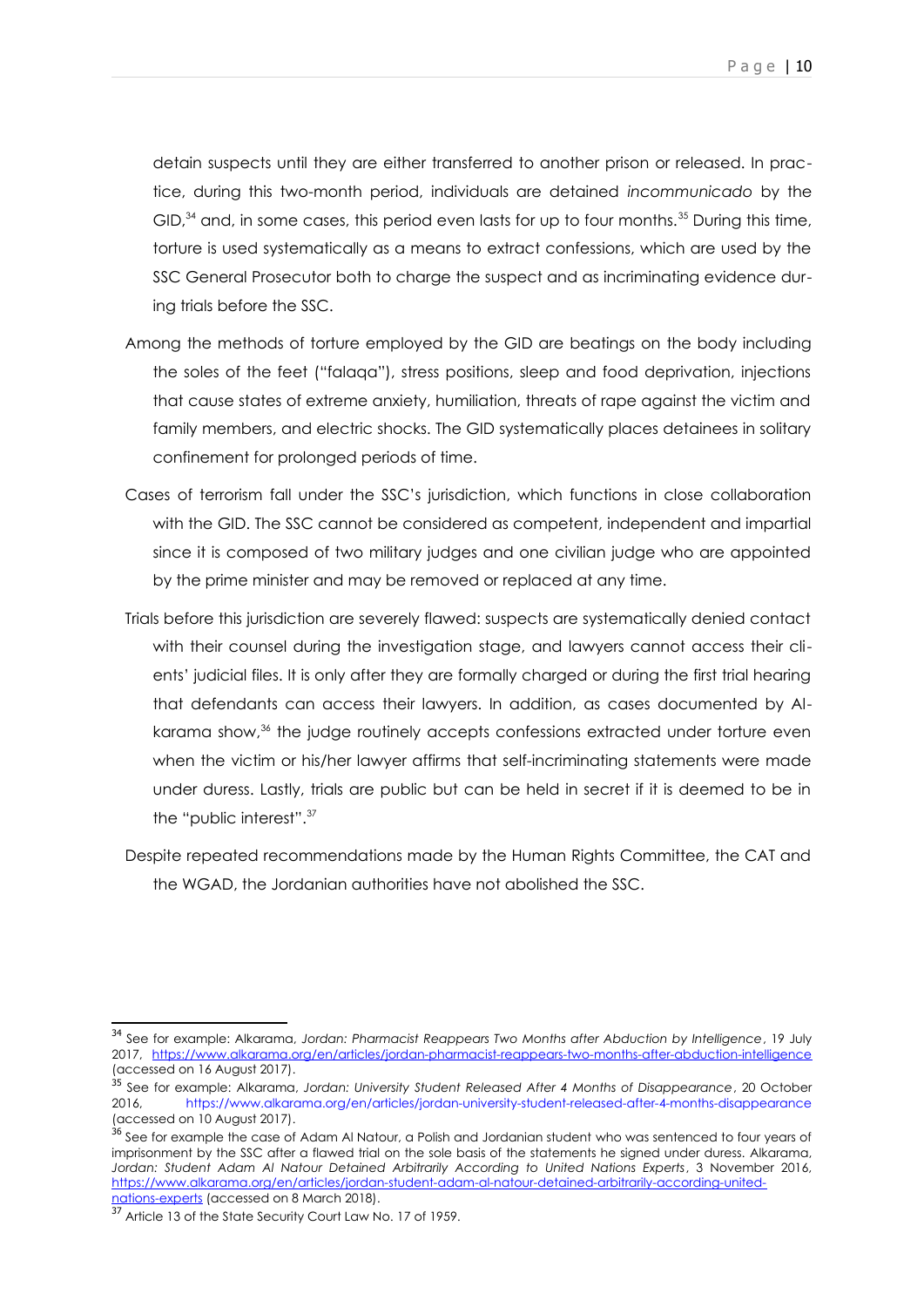#### RECOMMENDATIONS

Abolish the practice of administrative detention by amending the Crimes Prevention Law;

Bring the Anti-Terrorism Law into conformity with international human rights standards and abolish the SSC;

Place the GID under civilian authority and oversight.

# 5 RIGHTS TO FREEDOM OF EXPRESSION, PEACEFUL ASSEMBLY AND ASSOCIATION

#### **7 Freedom of expression**

Freedom of expression in Jordan is restricted by a number of pieces of legislation including the PC, the Press Law, the Cybercrime Law and the Anti-Terrorism Law.

Since 2011-2012, the authorities – through the GID and SSC – have arrested, prosecuted and, in some cases, tortured critics and activists under terrorism charges, including disturbing "the public order" or "relations with a foreign country" and sentenced them to prison terms.[38](#page-9-0) Individuals have also been brought before the SSC on the basis of article 149 PC, which criminalises acts that would "encourage the contestation of the political system" or "aim at changing the fundamental structure of society", and punishes these

<span id="page-9-0"></span><sup>&</sup>lt;sup>38</sup> See for example the case of Professor Amjad Qourshah, who was detained under this charge for three months in 2016 pending investigations by the GID, after posting a video on Youtube in which he criticised the participation of Jordan in the international coalition against the Islamic State as being part of the US agenda, which, in his opinion, was forcing Arab States to fight a war that is not theirs. Alkarama, *Jordan: Professor Amjad Qourshah Arbitrarily* Detained for Comments on Jordan's Participation to the International Coalition Against the IS, 5 February 2018, [https://www.alkarama.org/en/articles/jordan-professor-amjad-qourshah-arbitrarily-detained-comments-jordans](https://www.alkarama.org/en/articles/jordan-professor-amjad-qourshah-arbitrarily-detained-comments-jordans-participation)[participation](https://www.alkarama.org/en/articles/jordan-professor-amjad-qourshah-arbitrarily-detained-comments-jordans-participation) (accessed on 23 February 2018).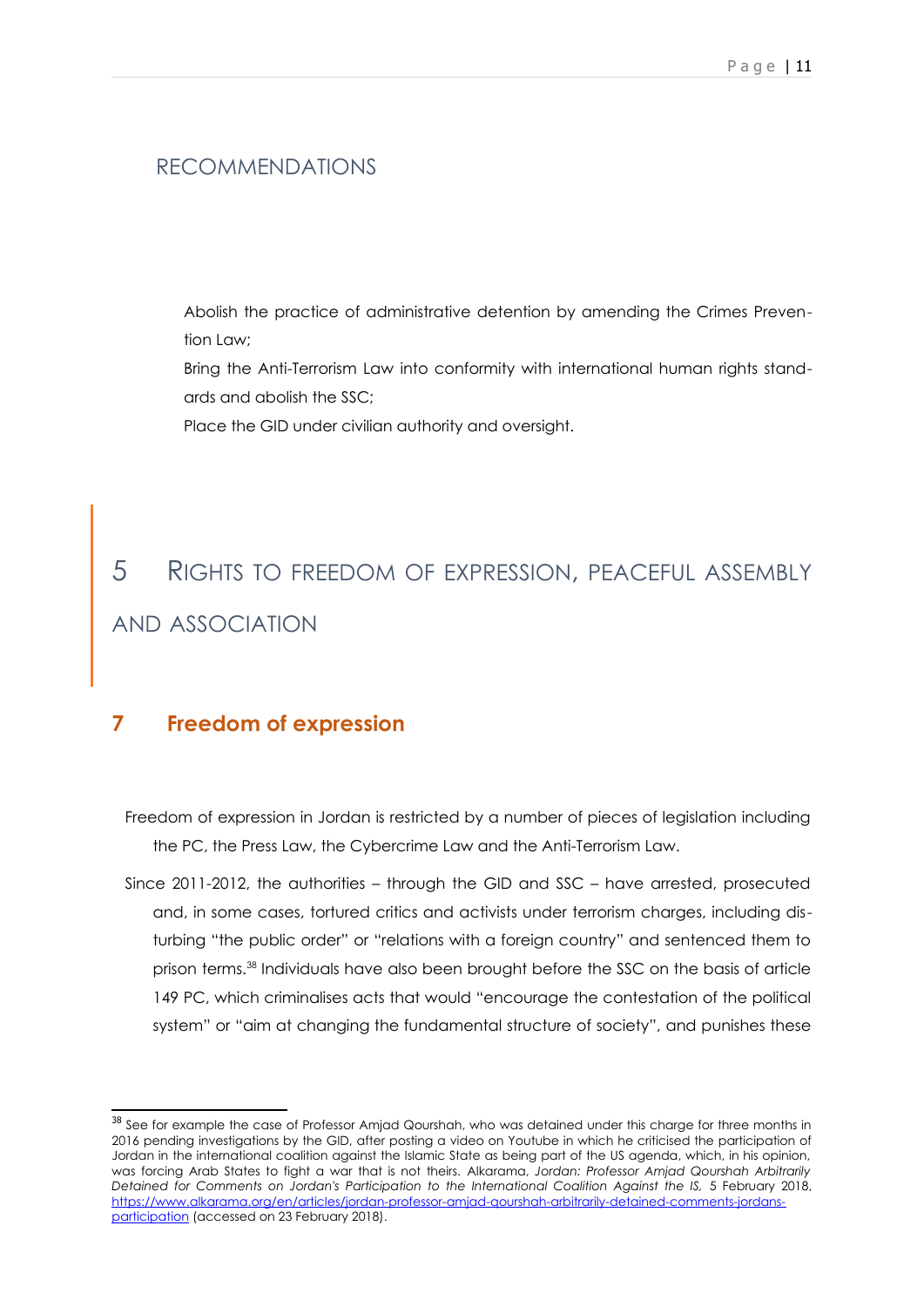acts with imprisonment.[39](#page-10-0) Such terrorism charges are often coupled with crimes of *lèsemajesté*, including "insult to the king", which is punishable by one to three years of imprisonment under article 195 PC.

- With regards to freedom of the press, restrictions are such that in a 2016 survey, 93.6% of journalists affirmed practising self-censorship.<sup>[40](#page-10-1)</sup> Censorship is common and journalists are aware of red lines they must not cross, including issues related to the royal family or state security. Under the Press Law, $4<sup>1</sup>$  only journalists registered with the Jordanian Press Association (JPA) are allowed to operate<sup> $42$ </sup> and those critical of the government have been routinely excluded from JPA membership.<sup>[43](#page-10-4)</sup> The law also prohibits publications which are deemed "inconsistent with the principles of freedom, national obligation, hu-man rights and Arab and Islamic values".<sup>[44](#page-10-5)</sup>
- In 2012, the law was amended to impose restrictions on electronic publications, and to require new websites to obtain licences from the Media Commission  $(MC)$ ,<sup>[45](#page-10-6)</sup> which falls under the supervision of the Council of Ministers. The Commission has the authority to order the blocking – without a court order – of unlicensed websites and electronic publications that "violate Jordanian laws".
- This system has been used to curtail online freedom of information. In fact, it is on this basis that the MC, particularly since 2013, has issued hundreds of gag orders to block foreign and domestic websites, arguing that they had not obtained a licence.<sup>[46](#page-10-7)</sup> In 2016, the MC prohibited any independent reporting of news about the king or the royal family.<sup>[47](#page-10-8)</sup>
- Lastly, the 2010 Cybercrime Law<sup>[48](#page-10-9)</sup> further restricts the right to freedom of speech of not only media professionals but also ordinary citizens. In 2015, a new provision was included

<span id="page-10-0"></span><sup>&</sup>lt;sup>39</sup> See for example the case of Eyad Qunaibi who was detained for a year for "incitement against the political regime" because he posted an article criticising Jordan's ties with Israel. Alkarama, *Jordan: Release of Eyad Qunaibi After One Year in Detention for a Facebook Post*, 18 May 2016, [https://www.alkarama.org/en/articles/jordan](https://www.alkarama.org/en/articles/jordan-release-eyad-qunaibi-after-one-year-detention-facebook-post)[release-eyad-qunaibi-after-one-year-detention-facebook-post](https://www.alkarama.org/en/articles/jordan-release-eyad-qunaibi-after-one-year-detention-facebook-post) (accessed on 19 March 2018).

<span id="page-10-1"></span><sup>40</sup> Mohammad Ghazal, *80 per cent of journalists consider press freedoms 'low to medium' — report*, Jordan Times*,* 25 April 2017, [http://www.jordantimes.com/news/local/80-cent-journalists-consider-press-freedoms-low-medium](http://www.jordantimes.com/news/local/80-cent-journalists-consider-press-freedoms-low-medium%E2%80%99-%E2%80%94-report) [%E2%80%99-%E2%80%94-report](http://www.jordantimes.com/news/local/80-cent-journalists-consider-press-freedoms-low-medium%E2%80%99-%E2%80%94-report) (accessed on 15 March 2018).

<span id="page-10-2"></span> $\overline{41}$  Press and Publications Law No. 8 of 1998.

<span id="page-10-3"></span><sup>42</sup> Articles 2 and 10 of the Press and Publication Law No. 8 of 1998.

<span id="page-10-4"></span><sup>&</sup>lt;sup>43</sup> On the grounds that they have not reported "within the law and the framework of protecting public freedoms, rights and obligations and respecting the privacy of others" under article 4 of the Press and Publication Law. Freedom House, *Jordan: Freedom of the press 2016,* <https://freedomhouse.org/report/freedom-press/2016/jordan> (accessed on 8 March 2018).

<span id="page-10-5"></span><sup>&</sup>lt;sup>44</sup> Article 5 of the Press and Publication Law.

<span id="page-10-6"></span><sup>45</sup> Article 49 of the Press and Publication Law as amended.

<span id="page-10-7"></span><sup>46</sup> Reporters Without Borders, *Jordan blocks access to nine more news websites*, 9 July 2014, https://rsf.org/en/news/jordan-blocks-access-nine-more-news-websites (accessed on 19 March 2018).

<span id="page-10-8"></span><sup>47</sup> Middle East Eye, *Amman bans independent coverage of Jordan's royal family*, 2 September 2016, http://www.middleeasteye.net/news/jordan-bans-media-publishing-about-royal-family-531467385 (accessed on 1 September 2016).

<span id="page-10-9"></span><sup>48</sup> Information Systems Crimes Law No. 30 of 2010.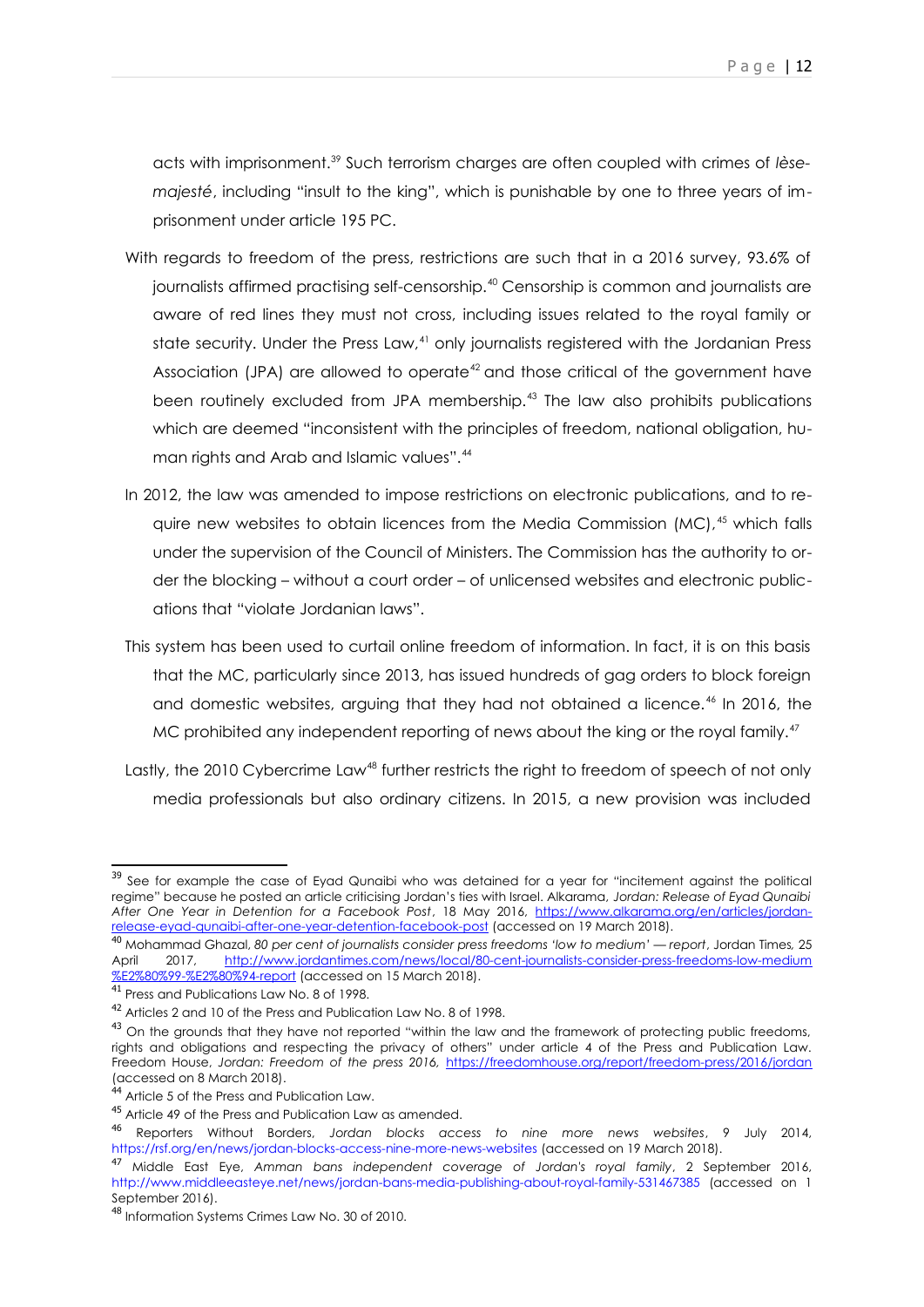punishing online defamation with a fine as well as a prison sentence of at least three months,[49](#page-11-0) and superseding the Press Law, as confirmed in 2015 by the Law Interpretation Bureau.[50](#page-11-1) As a result, journalists face harsher penalties for online publications than printed media, since they cannot be imprisoned if they violate the Press Law. Moreover, journalists may be prosecuted under the Cybercrime Law for printed articles appearing online.[51](#page-11-2) It is under this provision that a journalist was detained for one month in June 2017 for having criticised corruption within the Jordanian government on Facebook.<sup>[52](#page-11-3)</sup>

#### **8 Freedom of peaceful assembly and association**

- The Constitution only protects the freedom of assembly of Jordanian citizens, which is particularly concerning in a country that hosts a high number of refugees.
- Since 2011, Jordanians no longer need government permission to hold public meetings or demonstrations, instead they must submit a simple notification to the governor.[53](#page-11-4) However, the Crime Prevention and Anti-Terrorism Laws have been invoked to arrest and prosecute peaceful demonstrators.<sup>[54](#page-11-5)</sup> Another concerning trend is the practice of arresting and forcing individuals to sign pledges not to engage in demonstrations.[55](#page-11-6)
- In addition, freedom of association remains limited in the country. In March 2016, the Social Development Ministry proposed some amendments<sup>[56](#page-11-7)</sup> to the already restrictive 2009

<span id="page-11-0"></span><sup>49</sup> Article 11 of the of the Cybercrime Law No. 27 of 2015.

<span id="page-11-1"></span><sup>50</sup> International Press Institute, *Jordan's Online Media Freedom at Stake,* 2015, p.14.

<span id="page-11-2"></span><sup>51</sup> Daoud Kuttab, *Losing the Arab Spring accomplishments?*, Jordan Times, 9 March 2016, <http://www.jordantimes.com/opinion/daoud-kuttab/losing-post-arab-spring-accomplishments> (accessed 16 March 2018).

<span id="page-11-3"></span><sup>52</sup> See the case of Hussam Al Abdallat: Alkarama, *Jordan: Journalist Arbitrarily Detained for Criticising Corruption Released on Bail but Charges Still Pending*, 5 July 2017, https://www.alkarama.org/en/articles/jordan-journalistarbitrarily-detained-criticising-corruption-released-bail-charges-still (accessed on 19 March 2018).

<span id="page-11-4"></span><sup>53</sup> Article 4 of the Public Assemblies Law No. 5 of 2011.

<span id="page-11-5"></span><sup>54</sup> See for example the cases of Thabet Assaf and Bassem Al Rawabedah: Alkarama, *Jordan: Release of 2 Activists Charged with "Insulting the King" for Participating in Peaceful Demonstration against Charlie Hebdo's Cartoon*, 5 June 2015, https://www.alkarama.org/en/articles/jordan-release-2-activists-charged-insulting-king-participatingpeaceful-demonstration (accessed on 19 March 2018). See also: UN Human Rights Committee, *Concluding observations on the fifth periodic report of Jordan*, 4 December 2017, CCPR/C/JOR/CO/5, para. 32.

<span id="page-11-6"></span><sup>&</sup>lt;sup>55</sup> This is the case of Mahdi Suleiman, who was arrested in front of the Israeli Embassy in Amman while peacefully protesting against the detention of his son in Israel. The governor of the Amman province told him that he would be released if he signed a statement in which he would commit to never take part in any demonstration or carry any sign with the picture of his son in public. See: Alkarama, *Jordan: 57-year-old Mahdi Suleiman forced to forfeit his right to assembly after protesting against the detention of his son*, 4 April 2016, [https://www.alkarama.org/en/articles/jordan-57-year-old-mahdi-suleiman-forced-forfeit-his-right-assembly-after](https://www.alkarama.org/en/articles/jordan-57-year-old-mahdi-suleiman-forced-forfeit-his-right-assembly-after-protesting)[protesting](https://www.alkarama.org/en/articles/jordan-57-year-old-mahdi-suleiman-forced-forfeit-his-right-assembly-after-protesting) (accessed on 7 March 2018).

<span id="page-11-7"></span><sup>56</sup> The draft law is available in Arabic here:<http://www.mosd.gov.jo/Images/files/Societies%20.pdf>(accessed on 6 March 2018).